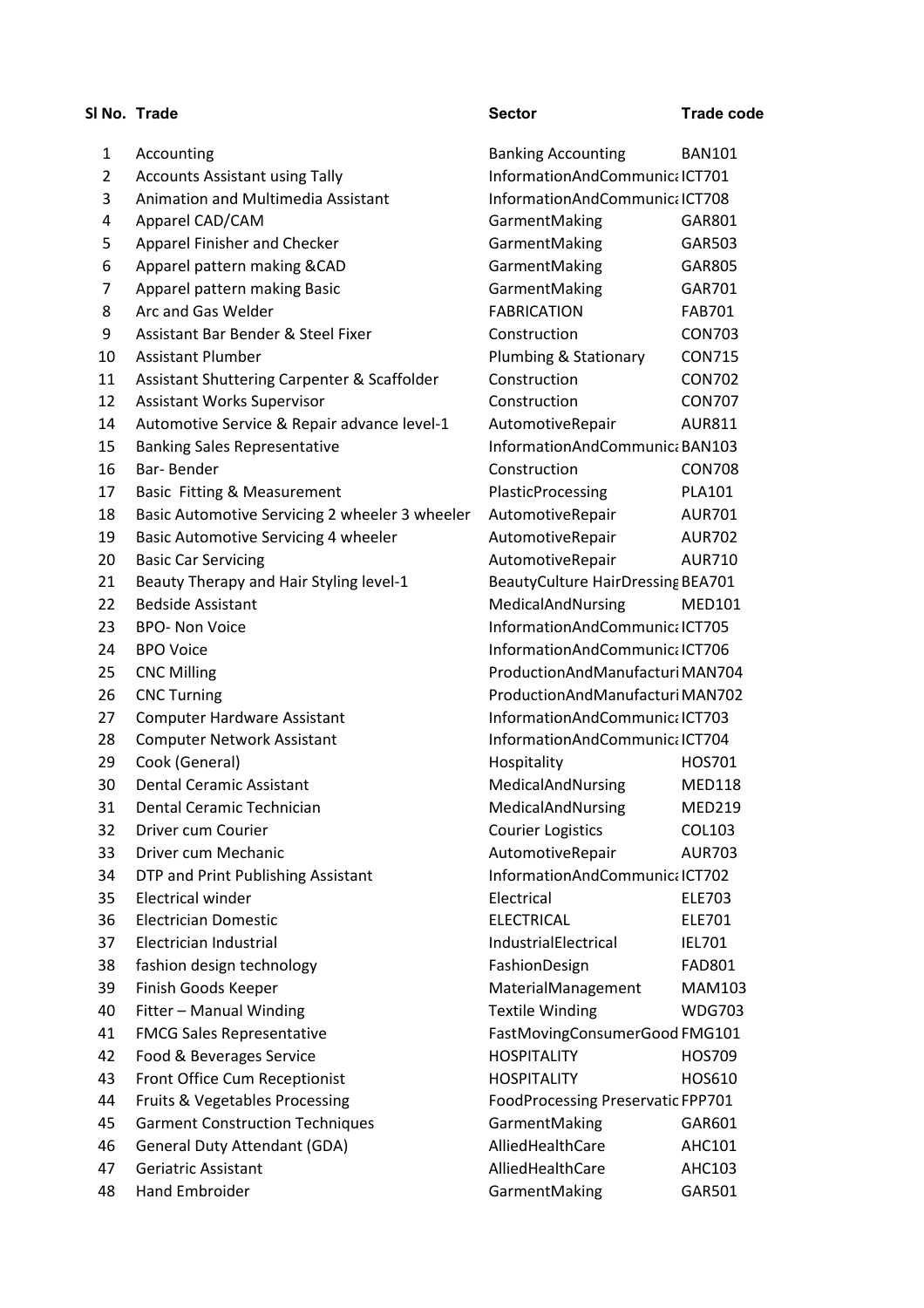| 49 | Health Care Multipurpose Worker                                                        | MedicalAndNursing                    | <b>MED133</b> |
|----|----------------------------------------------------------------------------------------|--------------------------------------|---------------|
| 50 | <b>Hospitality Assistant</b>                                                           | <b>HOSPITALITY</b>                   | <b>HOS705</b> |
| 51 | Household Services (General)                                                           | Hospitality                          | HOS706        |
| 52 | Housekeeper                                                                            | <b>HOSPITALITY</b>                   | <b>HOS704</b> |
| 53 | <b>Industrial Security Guard</b>                                                       | Security                             | <b>SEC102</b> |
| 54 | Industrial Sewing Machine Operator                                                     | GarmentMaking                        | <b>GAR515</b> |
| 55 | <b>Instrument Attendant Chemical Plant</b>                                             | Chemical                             | <b>CHE205</b> |
| 56 | Insurance Sales Associate                                                              | <b>INSURANCE</b>                     | <b>INS104</b> |
| 57 | Integrated Course in Hair, Skin and Make-Up                                            | BeautyCulture HairDressing BEA703    |               |
| 58 | Jumior Land Surveyor                                                                   | Construction                         | <b>CON712</b> |
| 59 | Laboratory Assistant                                                                   | MedicalAndNursing                    | <b>MED237</b> |
| 60 | Loader                                                                                 | <b>Courier Logistics</b>             | COL101        |
| 61 | Maintenance Mechanic Mining & Road Equipment Construction Equipment                    |                                      | CEQ101        |
| 62 | Mason                                                                                  | Construction                         | <b>CON714</b> |
| 63 | MS Office & Internet                                                                   | InformationAndCommunicationTechnolog |               |
| 64 | <b>Nursing Aides</b>                                                                   | MedicalAndNursing                    | <b>MED134</b> |
| 65 | <b>Office Assistant</b>                                                                | <b>Courier Logistics</b>             | COL104        |
| 66 | <b>Pharmacy Assistant</b>                                                              | MedicalAndNursing                    | <b>MED124</b> |
| 67 | Pipe Welder (TIG & MMAW)                                                               | <b>FABRICATION</b>                   | <b>FAB708</b> |
| 68 | Plumber                                                                                | Construction                         | <b>CON715</b> |
| 69 | <b>Process Attendant Chemical Plant</b>                                                | Chemical                             | <b>CHE202</b> |
| 70 | Refrigeration/ Air Conditioning/ ventilation Mecha Refrigeration AirConditionii REF702 |                                      |               |
| 71 | Repair & maintenance of Automobile Air Condition Refrigeration AirConditionin REF704   |                                      |               |
| 72 | Repair & Maintenance of Domestic Electronic App Electronics                            |                                      | ELC701        |
| 73 | Repair & maintenance of Personal electronic devic Electronics                          |                                      | <b>ELC703</b> |
| 74 | Repair & Overhauling of 2 wheelers & 3 wheeler AutomotiveRepair                        |                                      | <b>AUR705</b> |
| 75 | Repairing of Auto Electrical, Electronic and Air Con AutomotiveRepair                  |                                      | <b>AUR707</b> |
| 76 | <b>Retail Operations</b>                                                               | Retail                               | <b>RET103</b> |
| 77 | <b>Retail Sales Associates</b>                                                         | FashionDesign                        | <b>FAD601</b> |
| 78 | Sales Person (Retail)                                                                  | Retail                               | <b>RET101</b> |
| 79 | Sales Person (Door to Door)                                                            | Retail                               | <b>RET104</b> |
| 80 | Security Guard (General)                                                               | Security                             | <b>SEC104</b> |
| 81 | Security Guard(General) & Personal Security Guard Security                             |                                      | <b>SEC104</b> |
| 82 | Senior Sales Person (Retail)                                                           | Retail                               | <b>RET202</b> |
| 83 | Sheet Metal Worker (Panels, Cabins & Ducts)                                            | Fabrication                          | <b>FAB209</b> |
| 84 | Solar electric System Installer & Service Provider                                     | RenewableEnergy                      | <b>RNE701</b> |
| 85 | Tailor (Basic Sewing Operator)                                                         | GarmentMaking                        | GAR516        |
| 86 | <b>Ticket Reservation Assistant</b>                                                    | <b>Travel Tourism</b>                | <b>TRV601</b> |
| 87 | Tour Assistant                                                                         | <b>Travel Tourism</b>                | <b>TRV602</b> |
| 88 | Tourism & Travel Executive                                                             | <b>Travel Tourism</b>                | <b>TRV705</b> |
| 89 | Turning                                                                                | ProductionAndManufacturiMAN701       |               |
| 90 | <b>Wall Painter</b>                                                                    | Paint                                | <b>PAI202</b> |
| 91 | warehousing operator                                                                   | <b>Courier Logistics</b>             | <b>COL109</b> |
| 92 | Web Designing and Publishing Assistant                                                 | InformationAndCommunicalCT707        |               |
| 93 | Welder (Repair & Maintenance)                                                          | Fabrication                          | <b>FAB706</b> |
| 94 | Wheel Tractor Backhoe Loader Machine Operator Construction Equipment                   |                                      | <b>CEQ103</b> |
| 95 | Wooden Furniture                                                                       | WoodWork                             | WO0202        |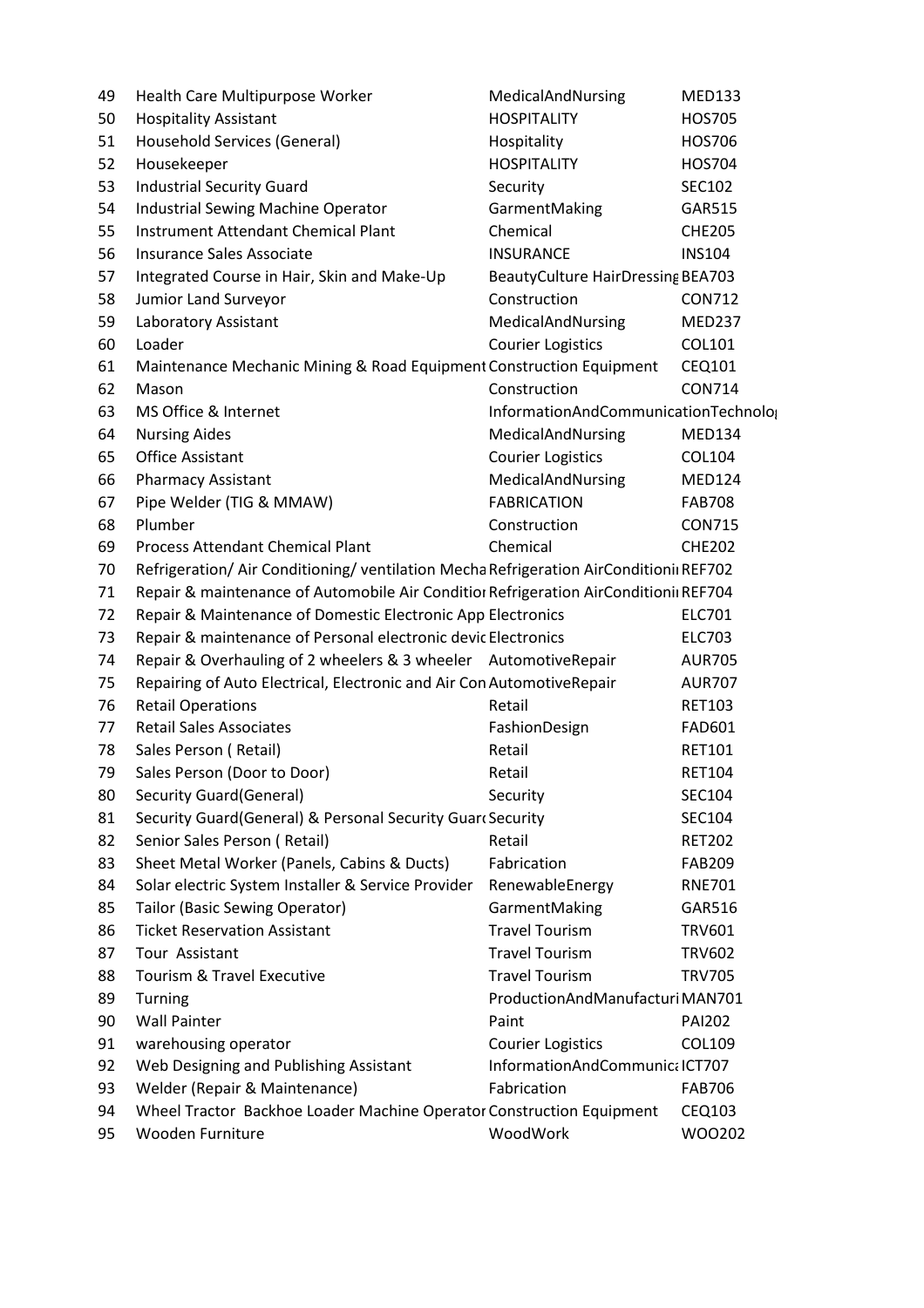| Cumulative Cumulativ |            |  |
|----------------------|------------|--|
| <b>Trained till</b>  | e Placed   |  |
| Dec16                | till Dec16 |  |
| 14571                | 5272       |  |
| 18961                | 8551       |  |
| 605                  | 469        |  |
| 30                   | 30         |  |
| 30                   | 8          |  |
| 75                   | 49         |  |
| 84                   | 32         |  |
| 1990                 | 787        |  |
| 273                  | 145        |  |
| 168                  | 48         |  |
| 263                  | 0          |  |
| 284                  | 153        |  |
| 60                   | 21         |  |
| 1373                 | 210        |  |
| 77                   | 44         |  |
| 140                  | 105        |  |
| 239                  | 138        |  |
| 1006                 | 346        |  |
| 24                   | 0          |  |
| 861                  | 401        |  |
| 5259                 | 1781       |  |
| 6434                 | 2339       |  |
| 14985                | 11730      |  |
| 30                   | 15         |  |
| 269                  | 174        |  |
| 2429                 | 1318       |  |
| 140                  | 34         |  |
| 412                  | 276        |  |
| 201                  | 180        |  |
| 152                  | 147        |  |
| 1147                 | 322        |  |
| 227                  | 38         |  |
| 9191                 | 3333       |  |
| 75                   | 46         |  |
| 5348                 | 2164       |  |
| 719                  | 384        |  |
| 91                   | 42         |  |
| 855                  | 336        |  |
| 30                   | 9          |  |
| 465                  | 105        |  |
| 1723                 | 831        |  |
| 159                  | 99         |  |
| 112                  | 57         |  |
| 1982                 | 1240       |  |
| 1139                 | 457        |  |
| 52                   | 0          |  |
| 23                   | 0          |  |